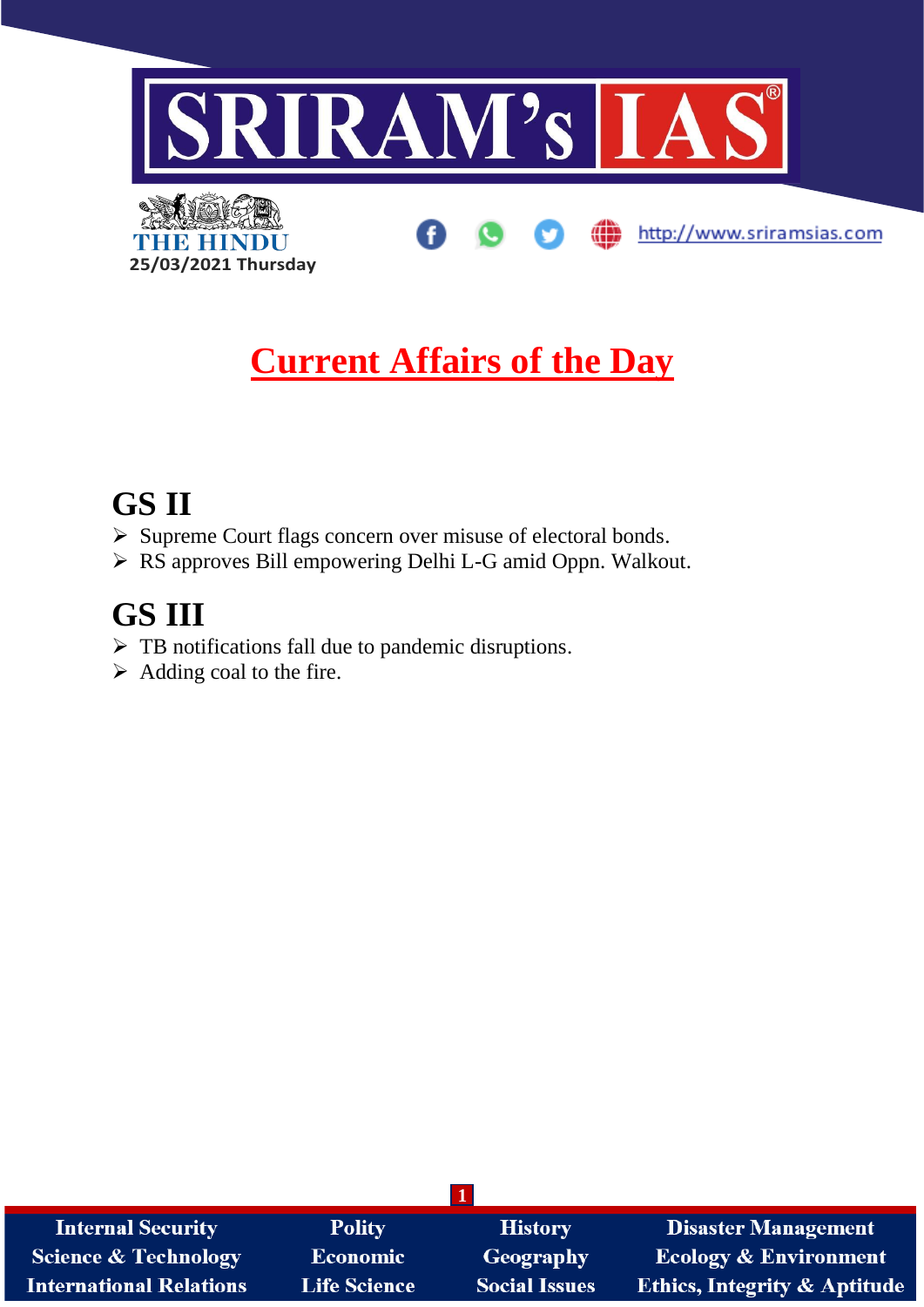

# THE HINDI **25/03/2021 Thursday**

#### **Supreme Court flags concern over misuse of electoral bonds**

http://www.sriramsias.com

**News:** The Supreme Court flagged its concern that political parties could misuse crores of rupees received as donations through electoral bonds to bankroll violent protests or even terror. The court asked the government whether there was any "control" over how these donations were used by the political parties.

#### **Highlights:**

- 1. Only parties registered under the Representation of the People Act could receive donations through electoral bonds, and that they should not have secured less than 1% of the votes polled in the previous elections.
- 2. Buyers have to use white money. The purchase is through bank drafts, cheques or electronic transfer.
- 3. The exchange came during a virtual court hearing of an application filed by the Association for Democratic Reforms, represented by advocate Prashant Bhushan, to stay the sale of electoral bonds scheduled between April 1 and April 10, prior to the crucial Assembly elections in five states, including West Bengal and Tamil Nadu.
- 4. The electoral bonds scheme introduces anonymity in political donations. The sale of bonds in April should be stopped.

### **RS approves Bill empowering Delhi L-G amid Oppn. walkout**

**News:** The Rajya Sabha on Wednesday passed the Government of National Capital Territory of Delhi (Amendment) Bill that seeks to empower the Lieutenant-Governor in Delhi.

#### **Highlights:**

- 1. The Bill states that the government in the national capital territory of Delhi means the "Lieutenant-Governor". The legislation says the L-G is "necessarily granted an opportunity" to give her/his opinion before any decision taken by the Council of Ministers (or the Delhi Cabinet) is implemented.
- 2. Congress said the Bill was unconstitutional. It said the Supreme Court judgment had stated that the "L-G of the State has more of an advisory role." It said the powers of the Delhi Assembly were being diluted systematically.

| <b>Internal Security</b>        | <b>Polity</b>       | <b>History</b>       | <b>Disaster Management</b>              |
|---------------------------------|---------------------|----------------------|-----------------------------------------|
| <b>Science &amp; Technology</b> | <b>Economic</b>     | <b>Geography</b>     | <b>Ecology &amp; Environment</b>        |
| <b>International Relations</b>  | <b>Life Science</b> | <b>Social Issues</b> | <b>Ethics, Integrity &amp; Aptitude</b> |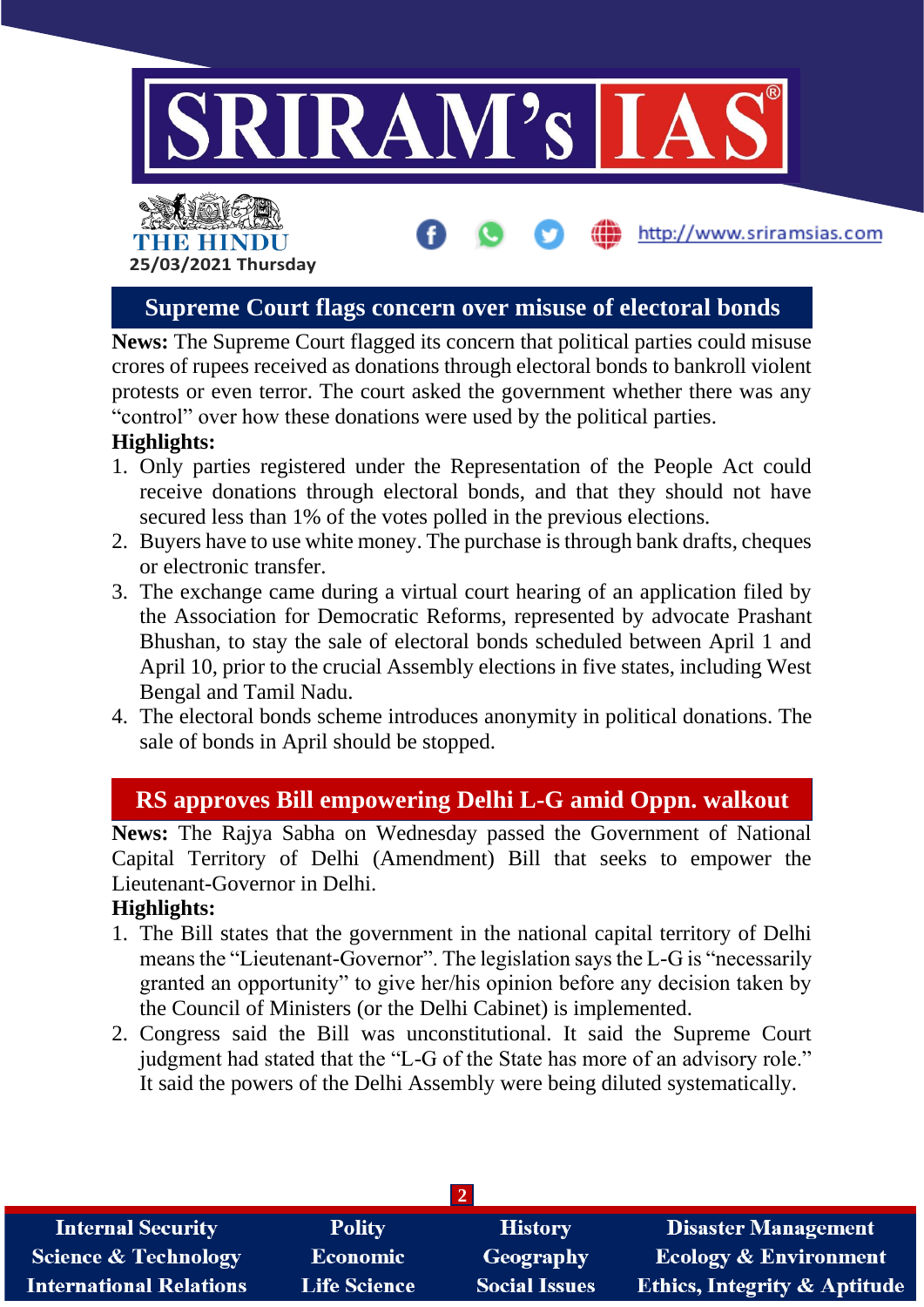

### **TB notifications fall due to pandemic disruptions**

**News:** In 2020, there were 18.05 lakh tuberculosis notifications, which was a fall of 24% from 2019 due to the disruptions caused by the pandemic, according to the India TB report released by the Health Ministry on Wednesday. **Highlights:**

- 1. The report said between January and February 2020, the notifications were on an upward trajectory, with 6% more cases reported in the same period in 2019.
- 2. As a result of the lockdown, notifications in the public sector fell by 38% and 44% in the private sector in April and May. Of the reported 24.04 lakh, TB cases in 2019, treatment success were 82%, the mortality rate was 4%, 4% of patients were lost to follow up and treatment failure and regimen change after initiation of treatment was about 3%, said the report.
- 3. As per the report over 95% of all cases reported were initiated on treatment in 2020 and the treatment success rate for patients reported in 2019 was 82% (83% among patients in the public sector and 79% in the private).
- 4. The report said 20,892 (42%) of patients were initiated on a shorter MDR-TB regimen at the time of diagnosis. "This is a significant decline from 2019," said the report.

### **Adding coal to the fire**

#### **Context:**

**25/03/2021 Thursday**

- 1. If India loses the fight against climate change, new investments in coal will be a decisive factor. India has reaffirmed its commitment to bold plans for switching to renewable energy.
- 2. Yet, one of the world's largest new coal investments is Adani's \$16.5 billion dollar **Carmichael coal mine project in Queensland**. That this project is going ahead despite coal's declining competitiveness raises valid concerns that the new coal investments are viable only because they are supported by the Australian government's subsidies or incentives.

#### **Gains and losses**

1. As India is the primary buyer of the Carmichael coal, the project will significantly add to its emissions. Australia's coal mining and coal exports generate incomes and jobs, but when the destruction from pollution, soil

| <b>Internal Security</b>        | <b>Polity</b>       | <b>History</b>       | <b>Disaster Management</b>              |
|---------------------------------|---------------------|----------------------|-----------------------------------------|
| <b>Science &amp; Technology</b> | <b>Economic</b>     | Geography            | <b>Ecology &amp; Environment</b>        |
| <b>International Relations</b>  | <b>Life Science</b> | <b>Social Issues</b> | <b>Ethics, Integrity &amp; Aptitude</b> |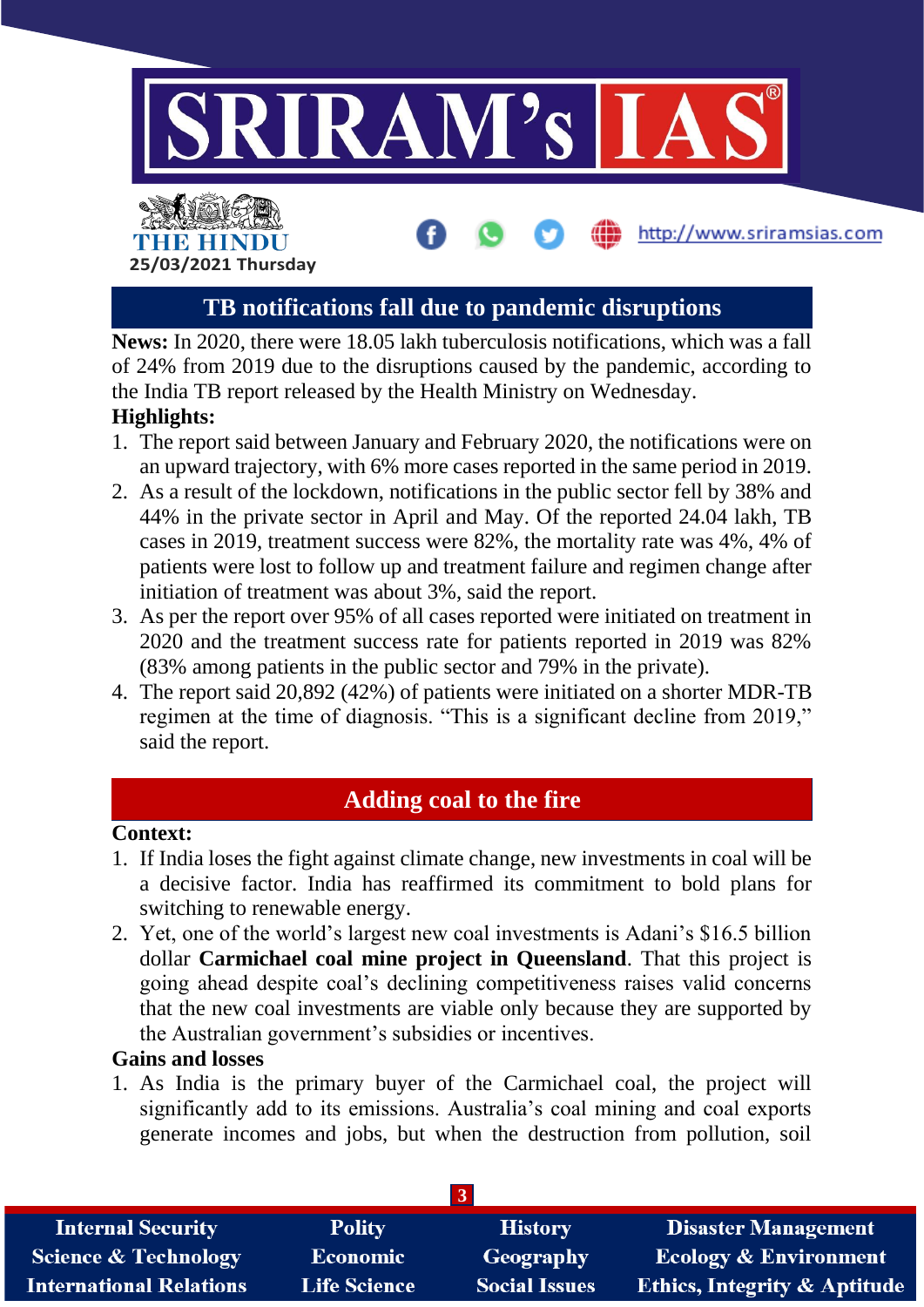

**THE HINDU 25/03/2021 Thursday**

erosion, and biodiversity loss is included, the net contribution for India is negative.

http://www.sriramsias.com

- 2. That the project might not be viable even financially and this without considering the environmental, social and health impacts — is damning. It supports the worry that government subsidies underlie Adani's decision to proceed with the project.
- 3. It bears mentioning that 17 international banks declined to fund the Carmichael mine based on its weak financials and environmental danger; the State Bank of India's plan to provide financing is under scrutiny.
- 4. A report by the Australia Institute points out that the spillover harm from extracting and burning coal is not included in the true cost of coal projects.
- 5. One estimate puts the damage to health alone in Australia at \$2.6 billion annually. The mining of coal emits massive amounts of particle pollution, contributing to heart disease, lung disease and lung cancer. With exports of coal, India will be hurt too from burning coal, and the global harm is a multiple of Australia's.



#### **Leave coal underground**

The Government of India is drawing up plans for carbon neutrality, following several others that have announced 2050 as their target date for this. Achieving a zero-carbon target will require vast investments in the production, storage, and

| <b>Internal Security</b>        | <b>Polity</b>       | <b>History</b>       | <b>Disaster Management</b>              |
|---------------------------------|---------------------|----------------------|-----------------------------------------|
| <b>Science &amp; Technology</b> | <b>Economic</b>     | Geography            | <b>Ecology &amp; Environment</b>        |
| <b>International Relations</b>  | <b>Life Science</b> | <b>Social Issues</b> | <b>Ethics, Integrity &amp; Aptitude</b> |